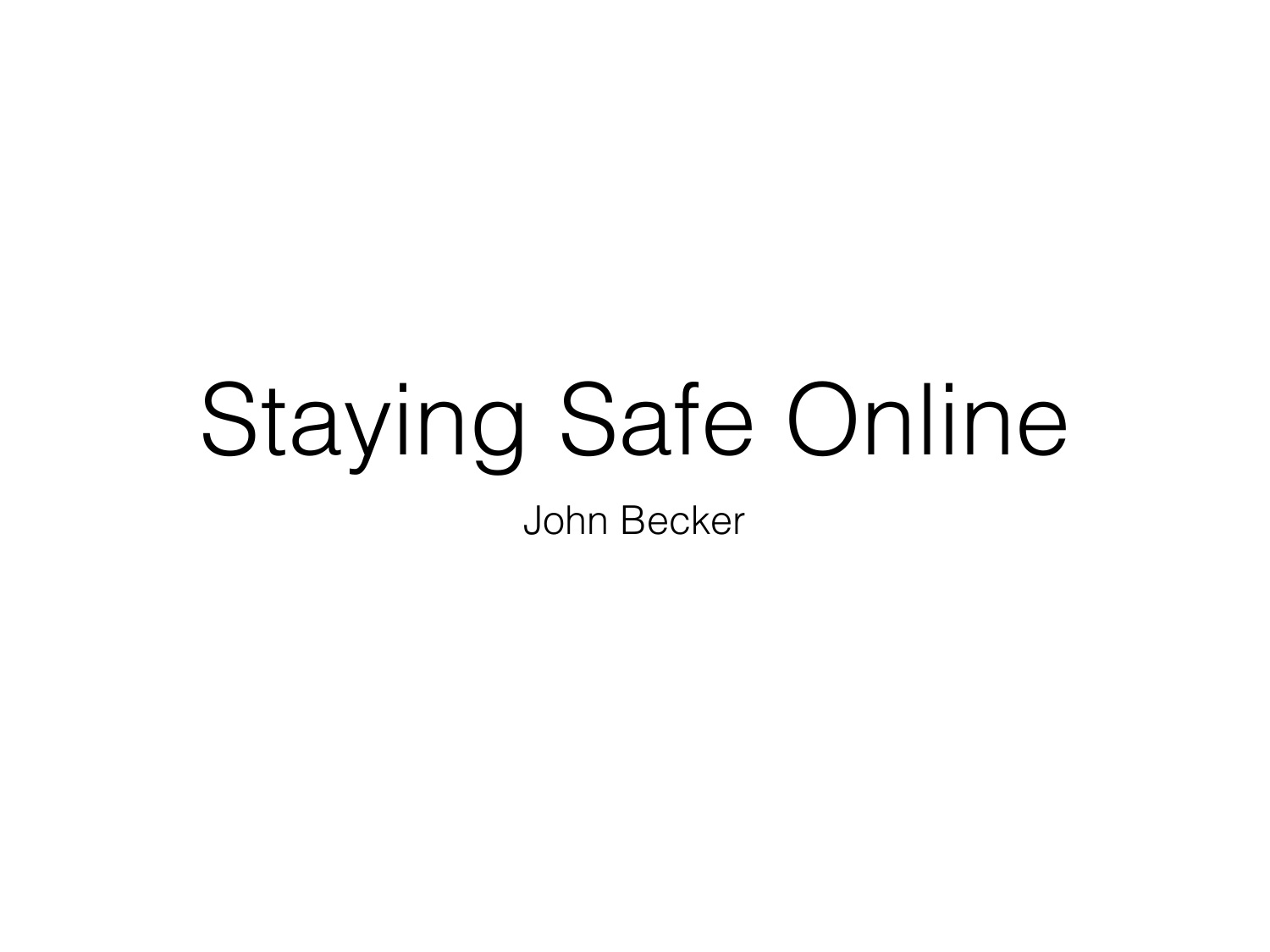### Prior Life

- Chief Information Officer for Kraft Foods International, based in the UK with responsibility for IT outside of North America (72 countries). At the time Kraft was the second largest food company in the world.
- Global Head of Information Systems and Technology, Rio Tinto PLC (second largest mining company in the world with operations in over 50 countries).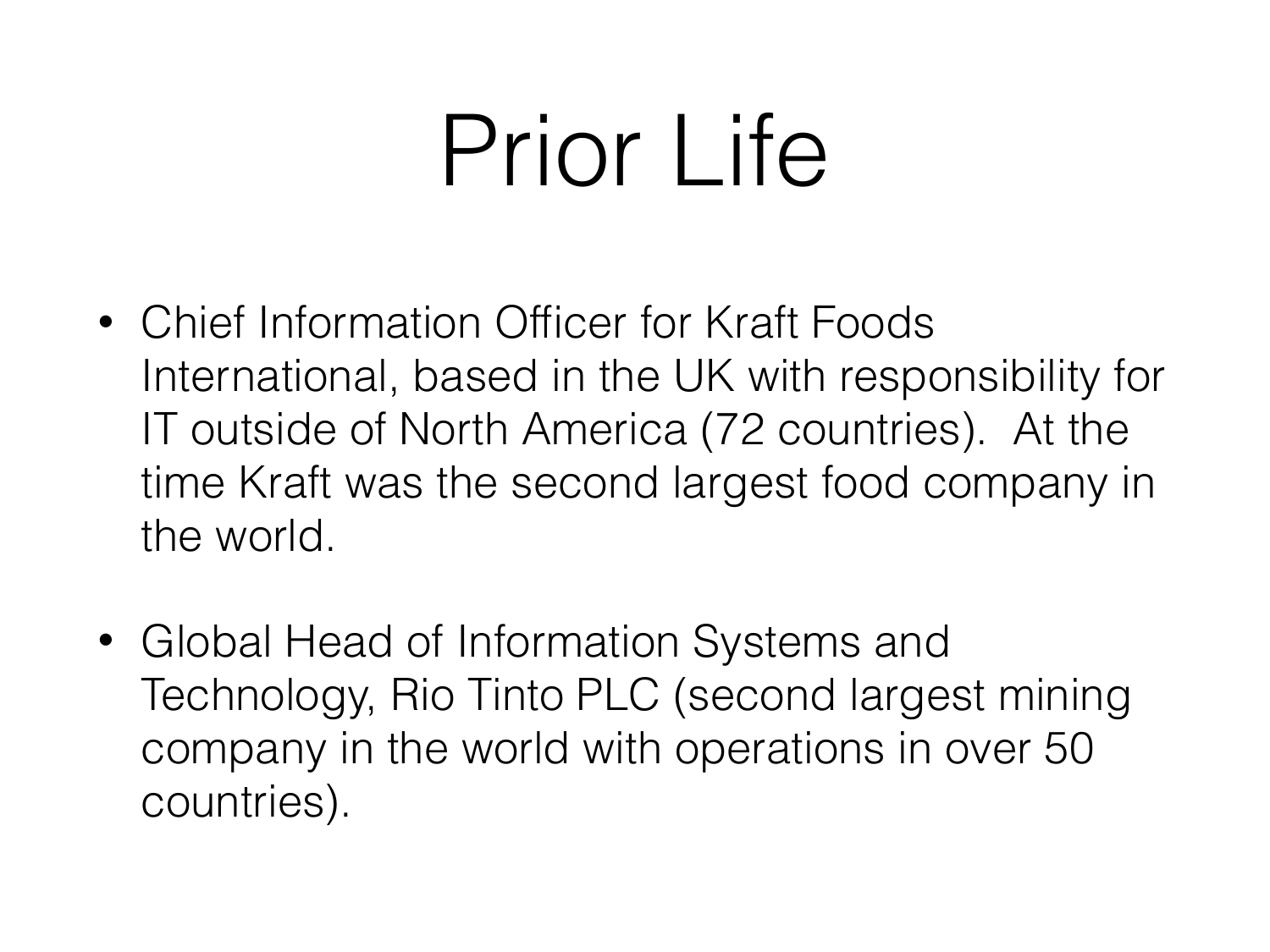"I am regularly asked what the average Internet user can do to ensure his security. My first answer is usually 'Nothing; you're screwed'."

–Bruce Scheneier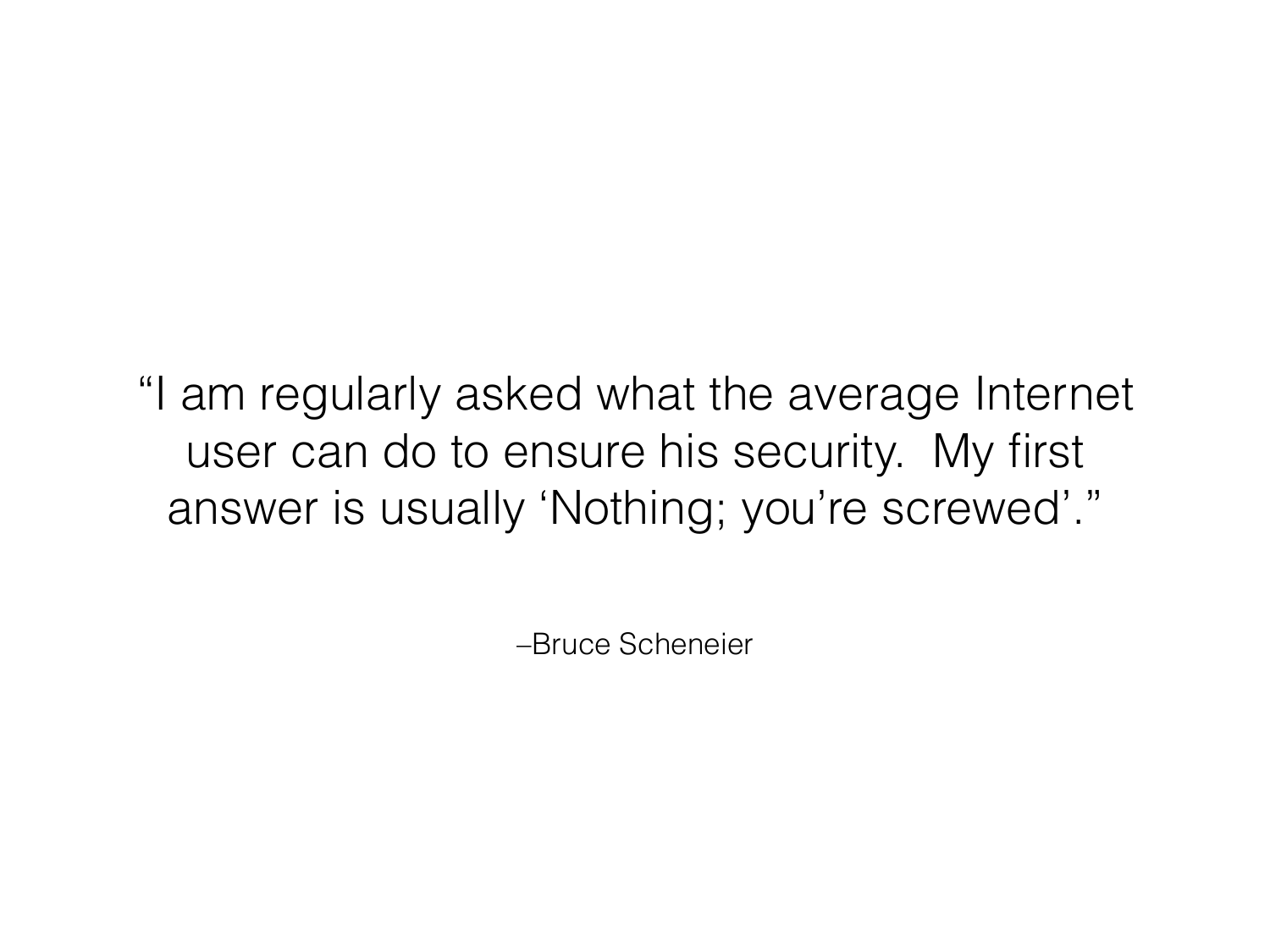#### Use the protection service and hardware providers give you

- Two-Factor Authentication (fancy name for a simple concept something you have AND something you know)
- Physical device or text to your cell phone for important transactions (e.g., to create a new payee or to reset your password)
- Additional challenge questions and answers, e.g., middle name of your youngest sibling
- Some credit card companies will provide a single-use card number linked to your account
- Encrypt everything you can (phones and computers and their back-ups)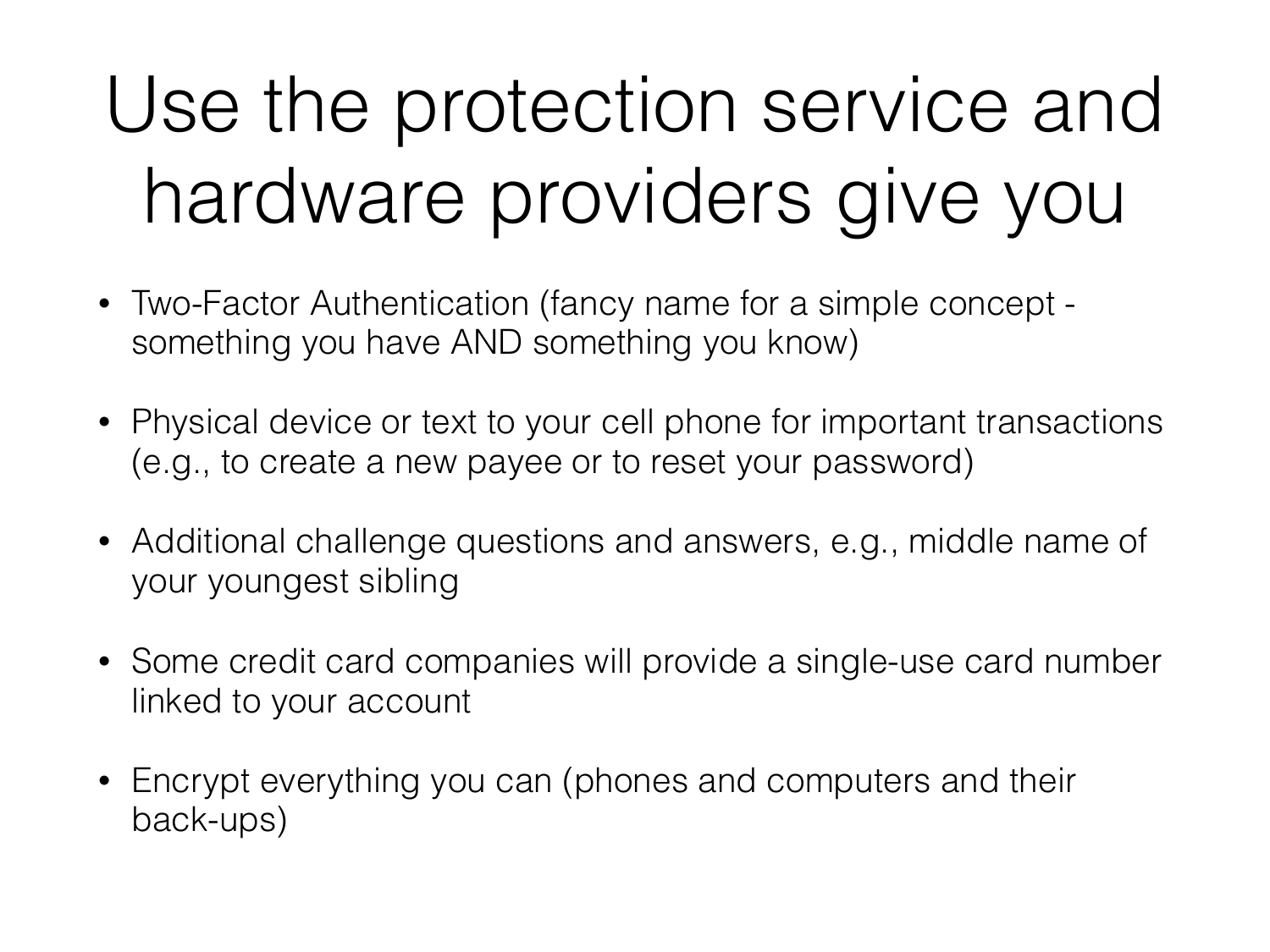#### Accounts with Administrative Rights

**DO NOT** use them to browse the internet or do email (it makes it more difficult for someone to execute a rogue program on your machine). Also, use two different browsers - one for important finance related items.

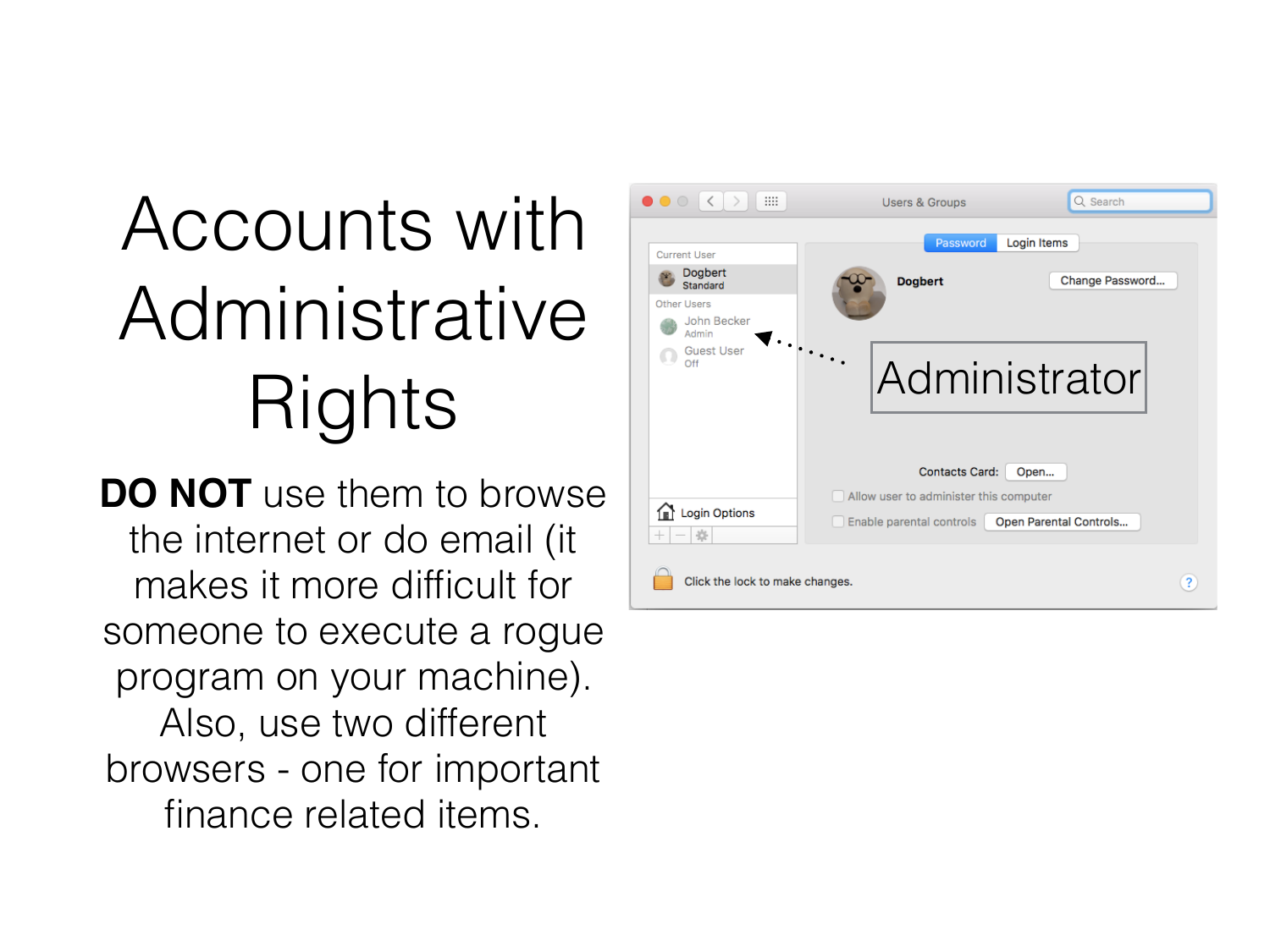#### Passwords and User Names

There will be a cartoon here during the presentation but I am not licensed to distribute it, just to show it, so you will have to attend the seminar to see it!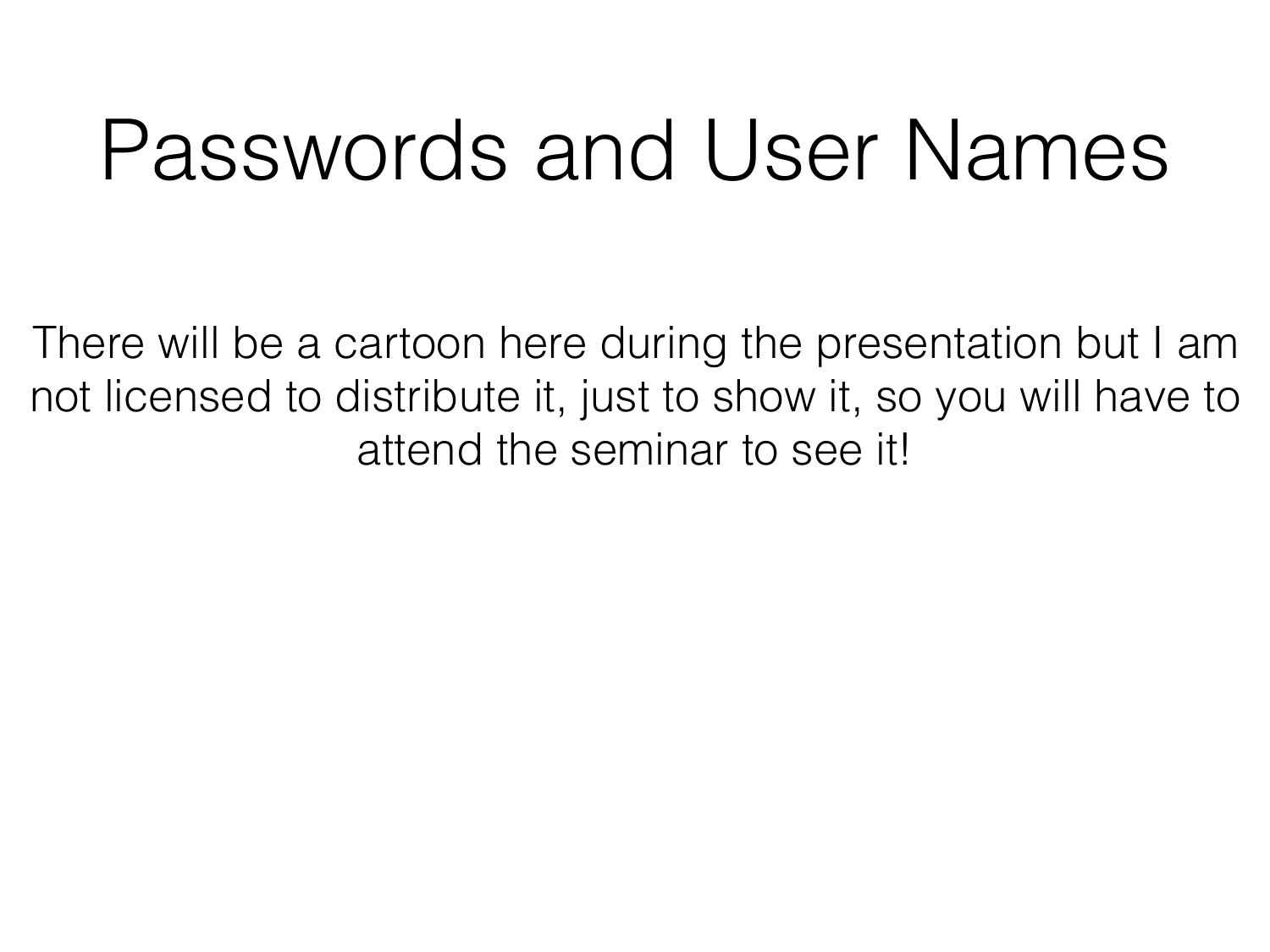#### Passwords and User Names

- Long (12 characters) and complex (upper and lower case, numerals, special characters); "Length before strength" for the bridge players in the audience
- AVOID: dictionary words, any information on social media (names of relatives, pet names, key dates). Not a bad idea to purge social media of this information to protect you in general.
- Don't store user names and passwords for financial sites on your device or use the same ones for multiple sites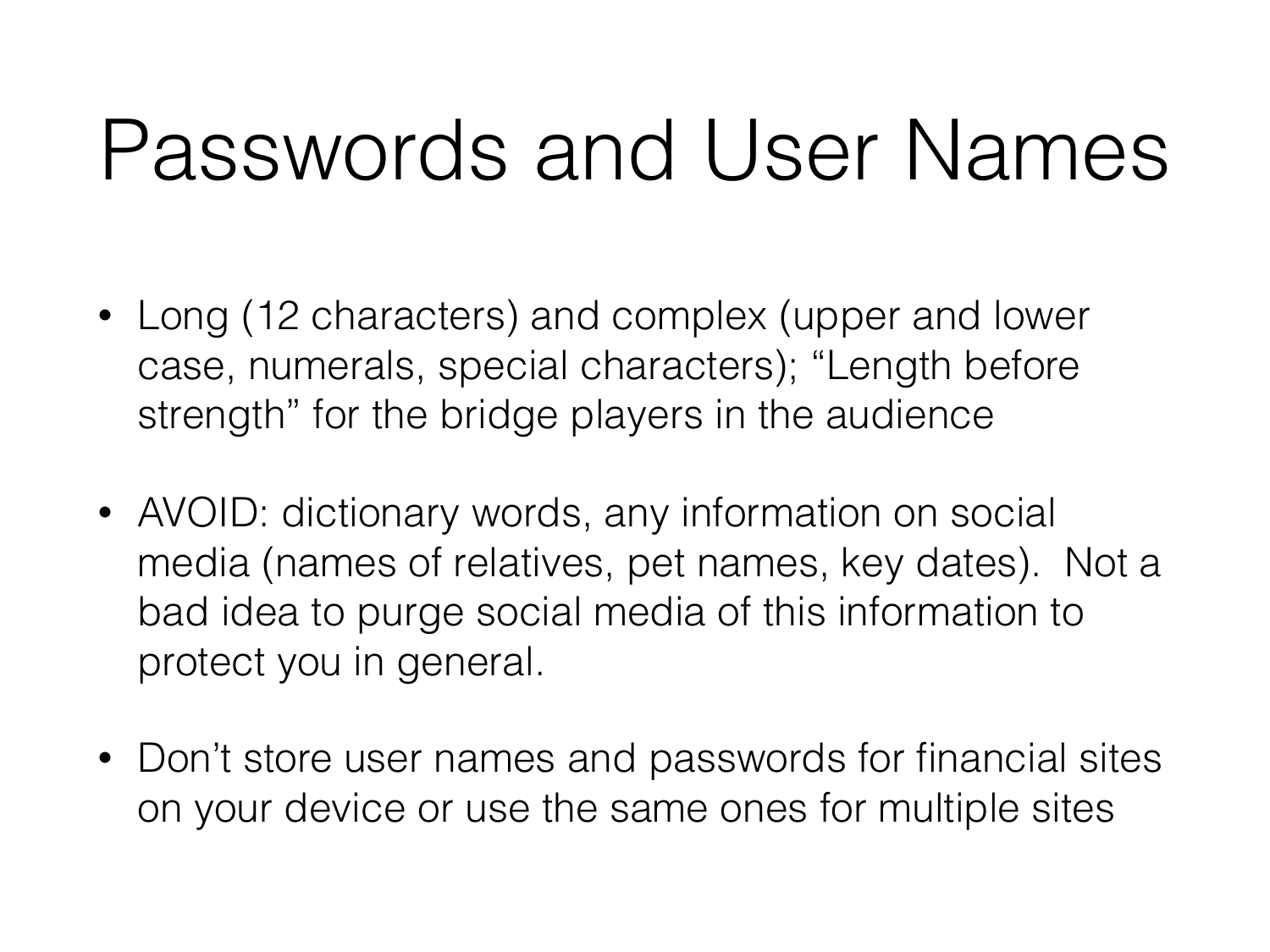#### Keep your software up to date

- Operating system security updates (by the time you get them, the vulnerability and the fix have been around a while - corporate customers receive advance information)
- Anti-virus
- Browser security including add-ins (especially flash)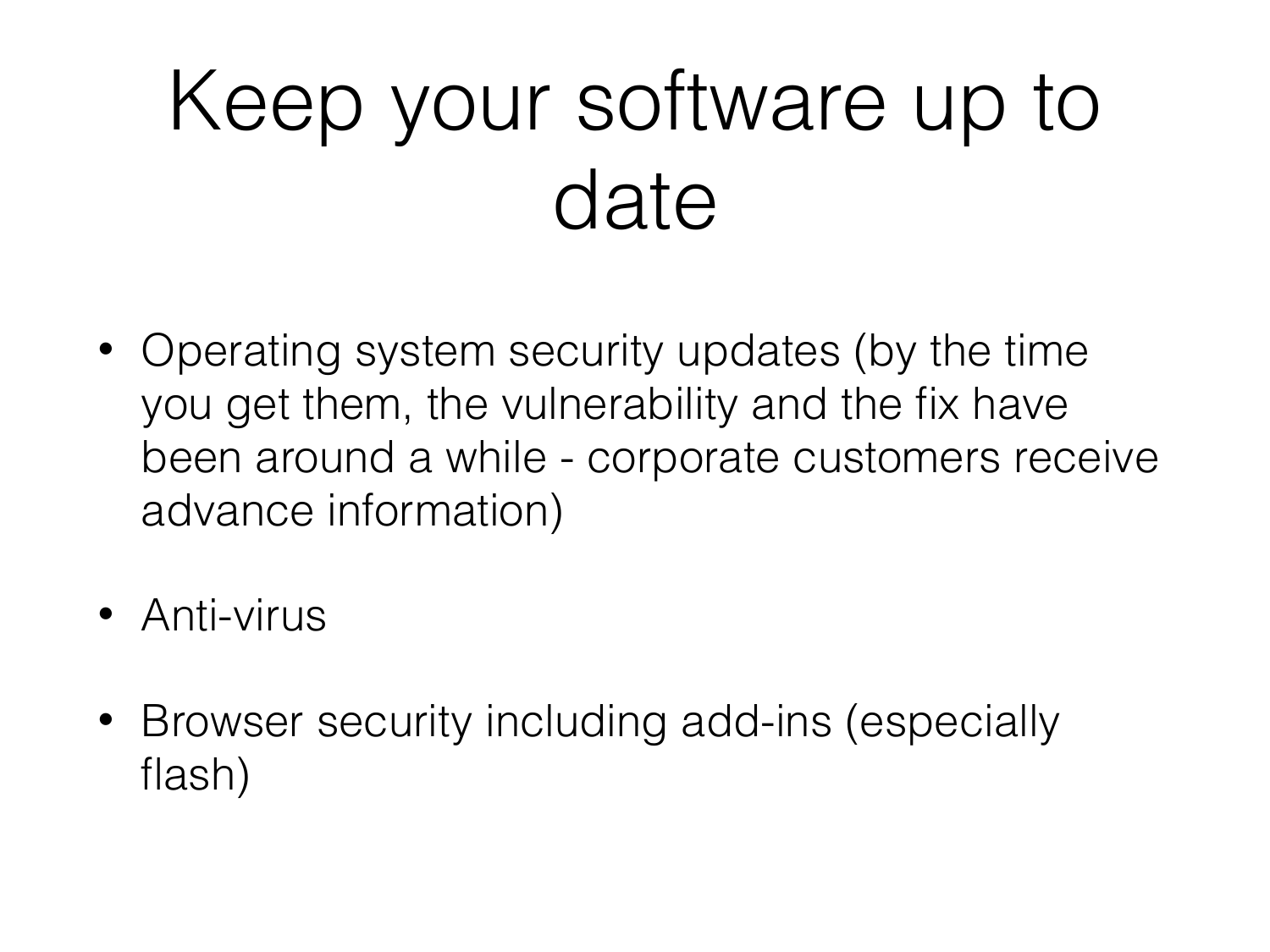### Back-ups

- Use the back-up software provided by the manufacturer
- I keep two encrypted versions (I keep one in a fireproof safe)
- For extremely critical info use a paper copy (especially for the emergency decryption key)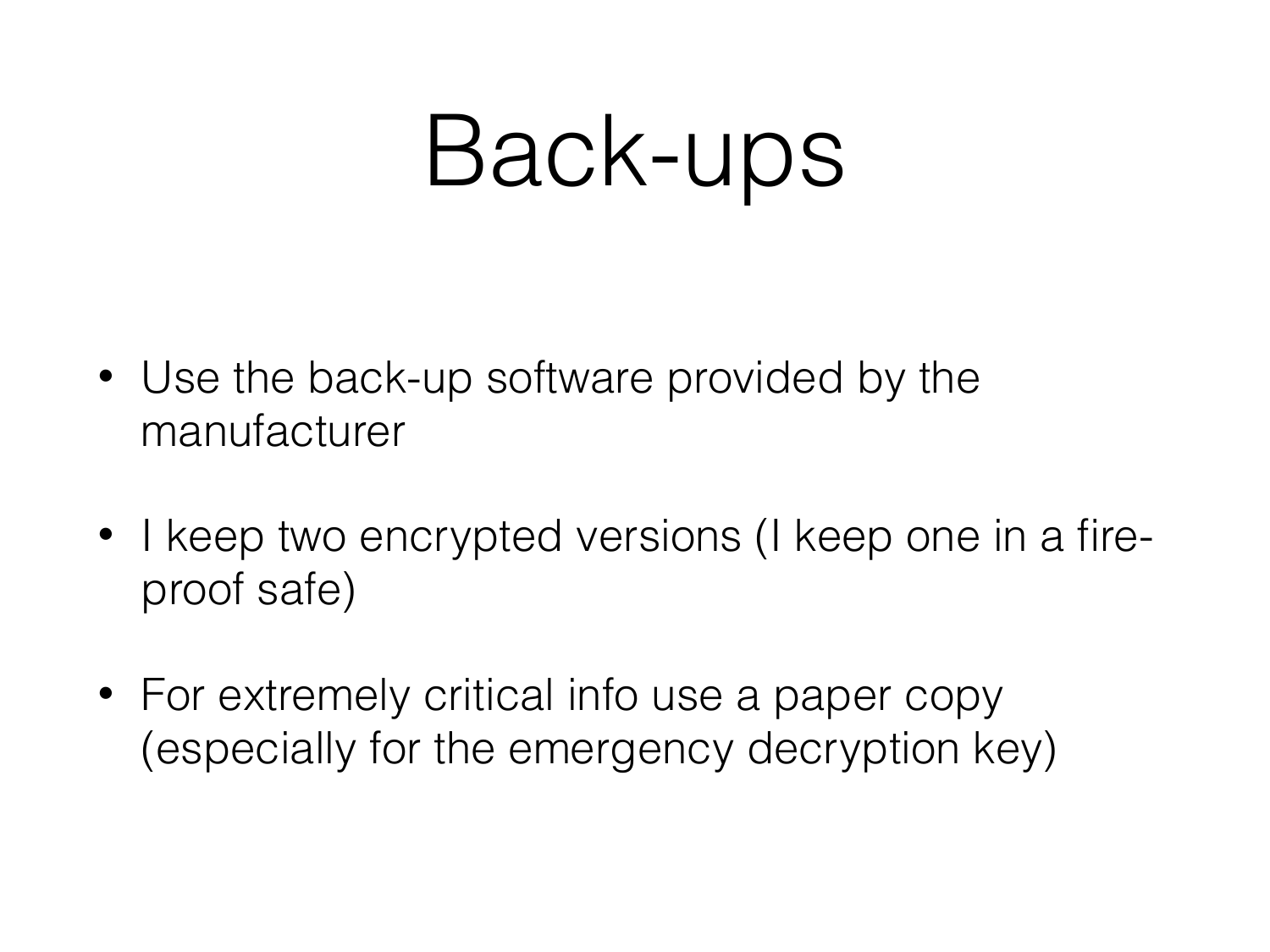# Traveling

- Turn off file sharing and network discovery functions so you are hard to find. If you don't need to use "remote access/management" features ensure they are turned off.
- Turn off equipment left at home AND your base station
- When dealing with sensitive information:
	- Avoid public wifi when using your own device
	- Avoid public workstations (e.g., a computer in a hotel lobby)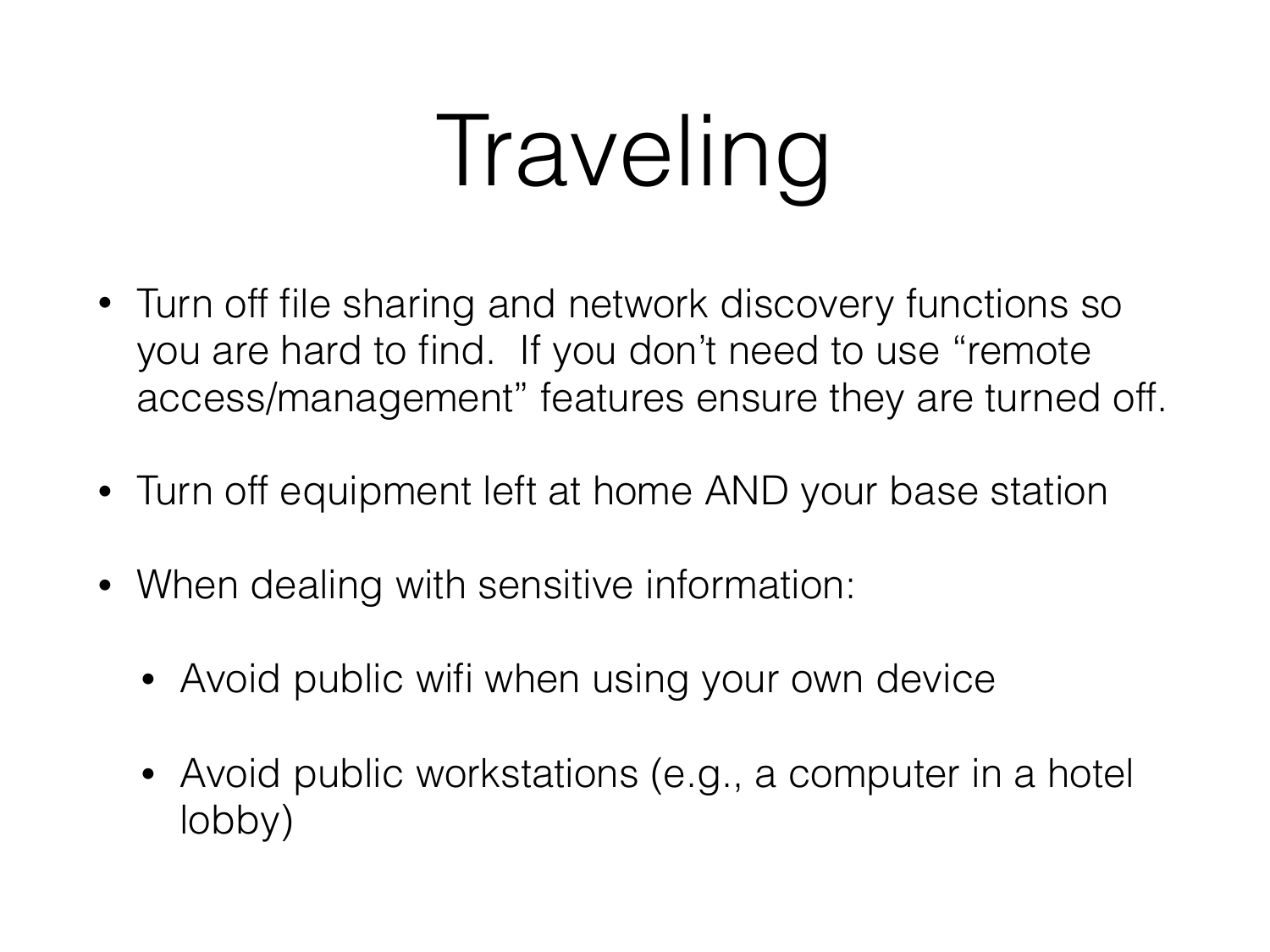### At home

- Ensure your wifi base station has the default administrative password changed
- Be careful using instant messaging (IM) programs don't send personal information with them
- Be careful with online games and their IM capabilities - ensure your security settings and software are all "on" when gaming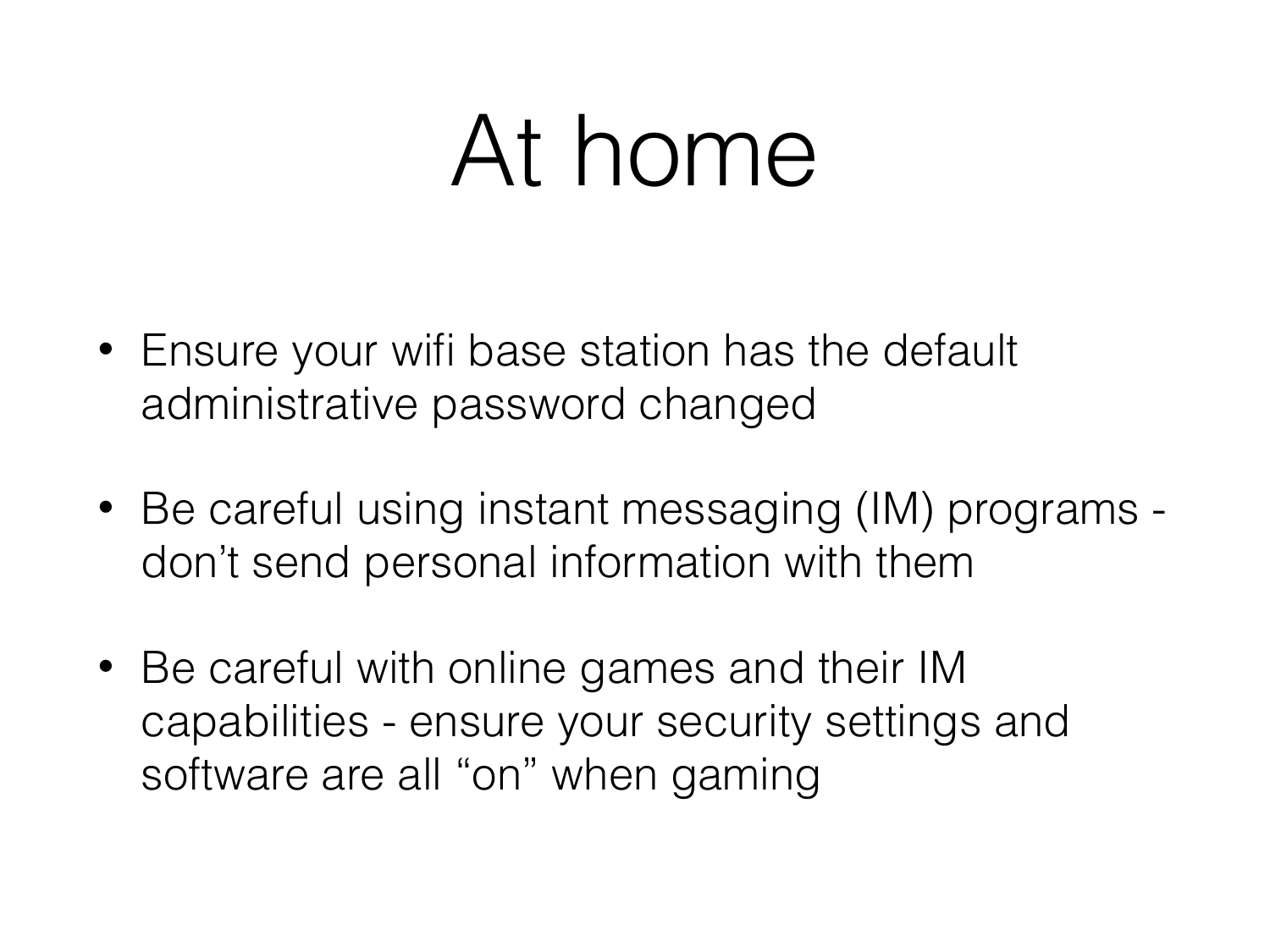## Anytime

- Don't click on suspicious links in an email (Google Drive will scan for malware in an email). This is especially important for payment related sites as the link provided is not to the "official" site
- Ensure a shopping site starts with HTTPS and has a small padlock symbol on it
- Be aware that some scams target older adults if you suspect something have a trusted individual assist you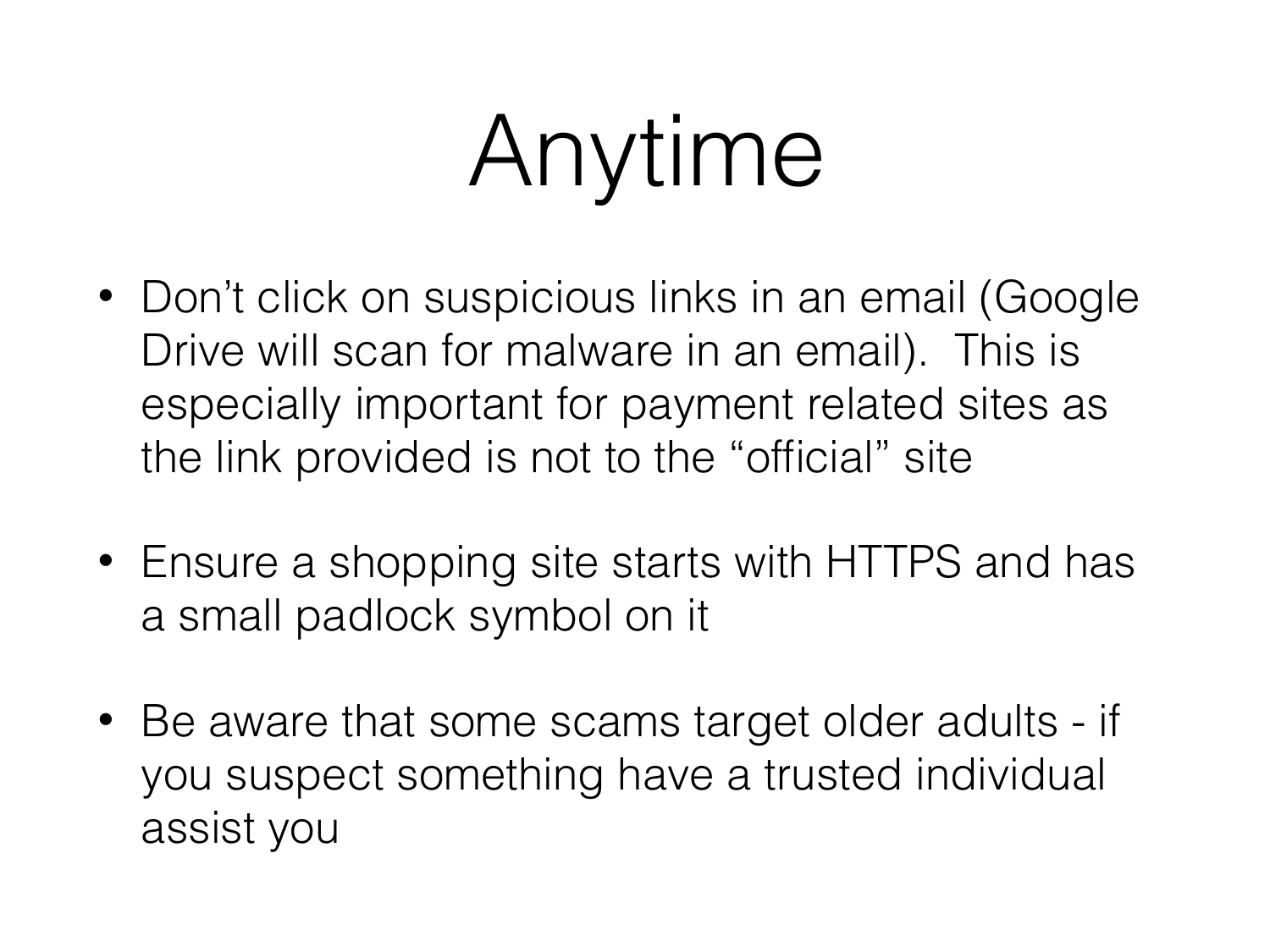### Monitor

- Most credit cards can send a notification of a transaction to your phone (and is very flexible - you can set a minimum charge amount)
- Google yourself periodically
- Service providers change privacy policies (sometimes frequently)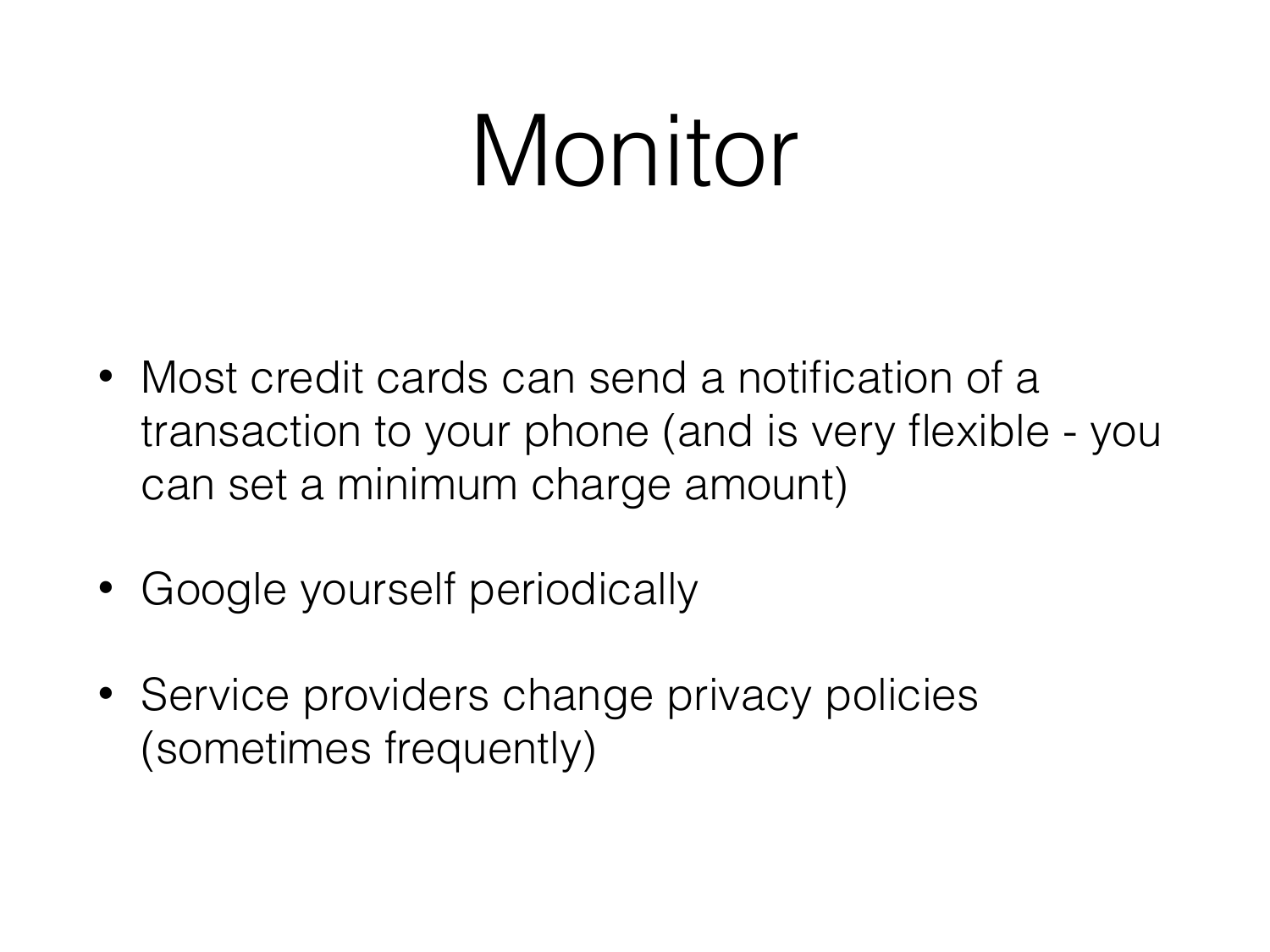### Resources

- Many online articles
- November 2016 Consumer Reports article on maintaining your privacy (more than just online) with a checklist of 66 items (I have covered many of them)
- April 8th, 2017 The Economist p69 "Why everything is hackable" (subtitle: Computer security is broken from top to bottom. As the consequences pile up, though, things are starting to improve)